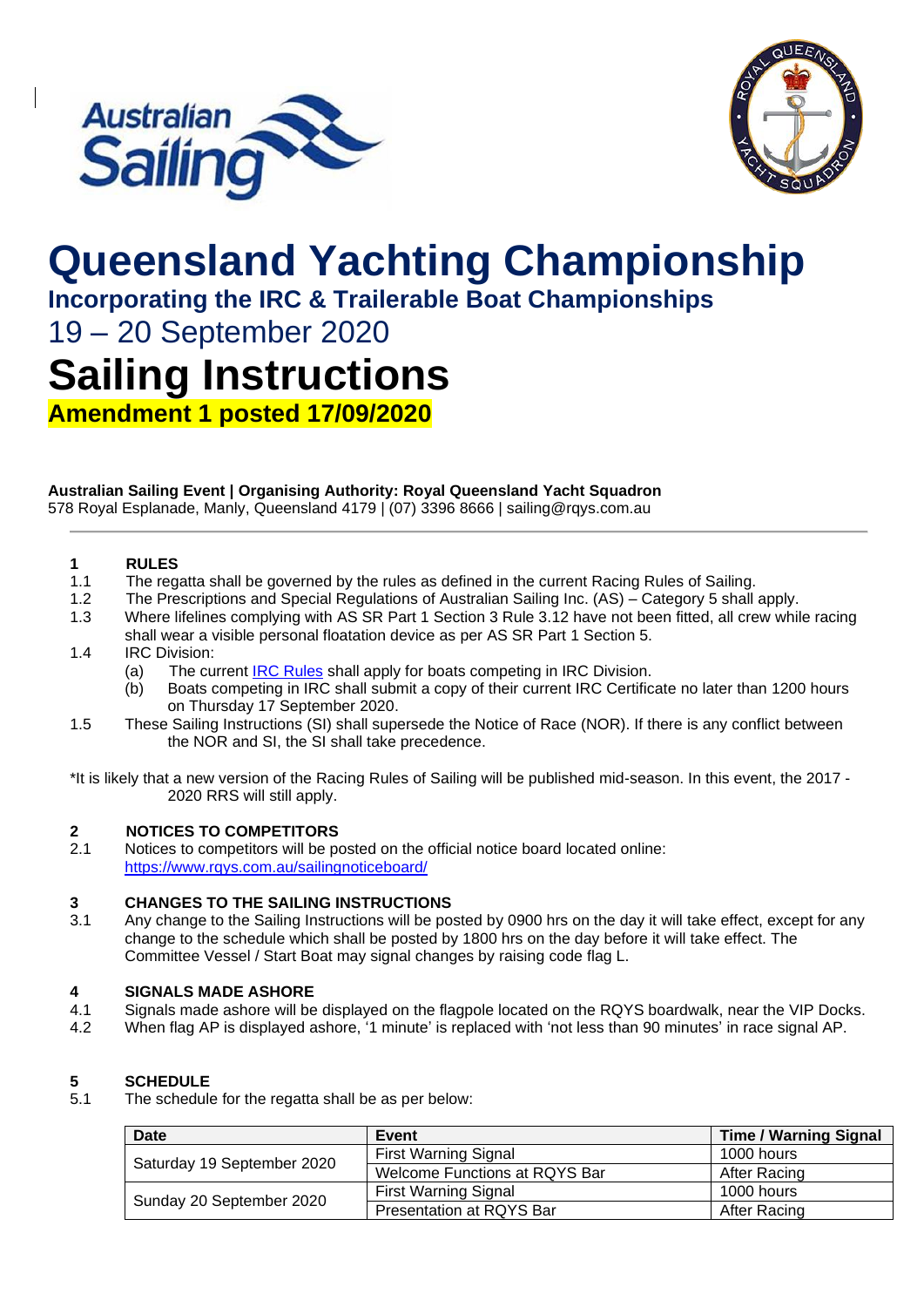- 5.2 The intention is to run two (2) races one day, three (3) races on the other.
- 5.3 On the last day of racing, no warning signal shall be made after 1500 hours.

### **6 CLASS FLAGS**

The class flag shall be as per the following:

| <b>Division</b> | <b>Class Flag Description</b> |
|-----------------|-------------------------------|
| All boats       | Numeral Pennant 1             |

### **7 RACING AREAS**

Attachment 1 shows the location of the racing and starting areas for this regatta.

#### **8 COURSES**

- 8.1 Attachment 2 shows the Windward/Return Courses.
- 8.2 Attachment 3 shows the Passage Courses.
- 8.3 There are a mix of Windward/Return Courses and Passage Races scheduled for this regatta.

### **9 MARKS**

- The marks of the courses shall be described in Attachments 2 and 3.
- 9.2 All laid marks shall be described as orange inflatable, despite their shape and size.<br>9.3 The start/finish pins and "X" Mark / Laid Mark shall be orange inflatables.
- The start/finish pins and "X" Mark / Laid Mark shall be orange inflatables.
- 9.4 For passage races, when an "X" Mark is laid as the first mark of the course, whether it is to be rounded Port or Starboard shall be indicated from the back of the start boat.

– The Use of an "X" Mark (a mark set at 90 degrees to the Start Line, usually upwind) is indicated by the flying of a Green or Red flag on the start boat, this flag indicates the rounding of the "X" Mark and shall be inserted in the Course Mark list in between the Start and the first mark of the course.

- 9.5 For passage races, when a Laid Mark is used, the start boat (RC) shall advise over radio the location and description of the Laid Mark.
- 9.6 For passage races, the start boat shall advise over radio the location of the Finish.<br>9.7 The location of Mud Island Green (MIG) is 27 21396 S. 153 15358 E.
- 9.7 The location of Mud Island Green (MIG) is 27 21396 S, 153 15358 E.
- 9.8 The location of St Helena Red (SHR) is 27 23154 S, 153 15.199 E.
- 9.9 The change mark shall be a purple inflatable.

#### **10 THE START**

- 10.1 The starting area for all races shall be located approx. 2nm East of Green Island Red Beacon.
- 10.2 The starting line shall be between a staff displaying an orange flag on the start boat at the starboard end, and the port-end start pin which will be an orange inflatable mark.
- 10.3 A boat starting later than 15 minutes after her staring signal will be scored Did Not Start without a hearing. The changes rule A4 & A5.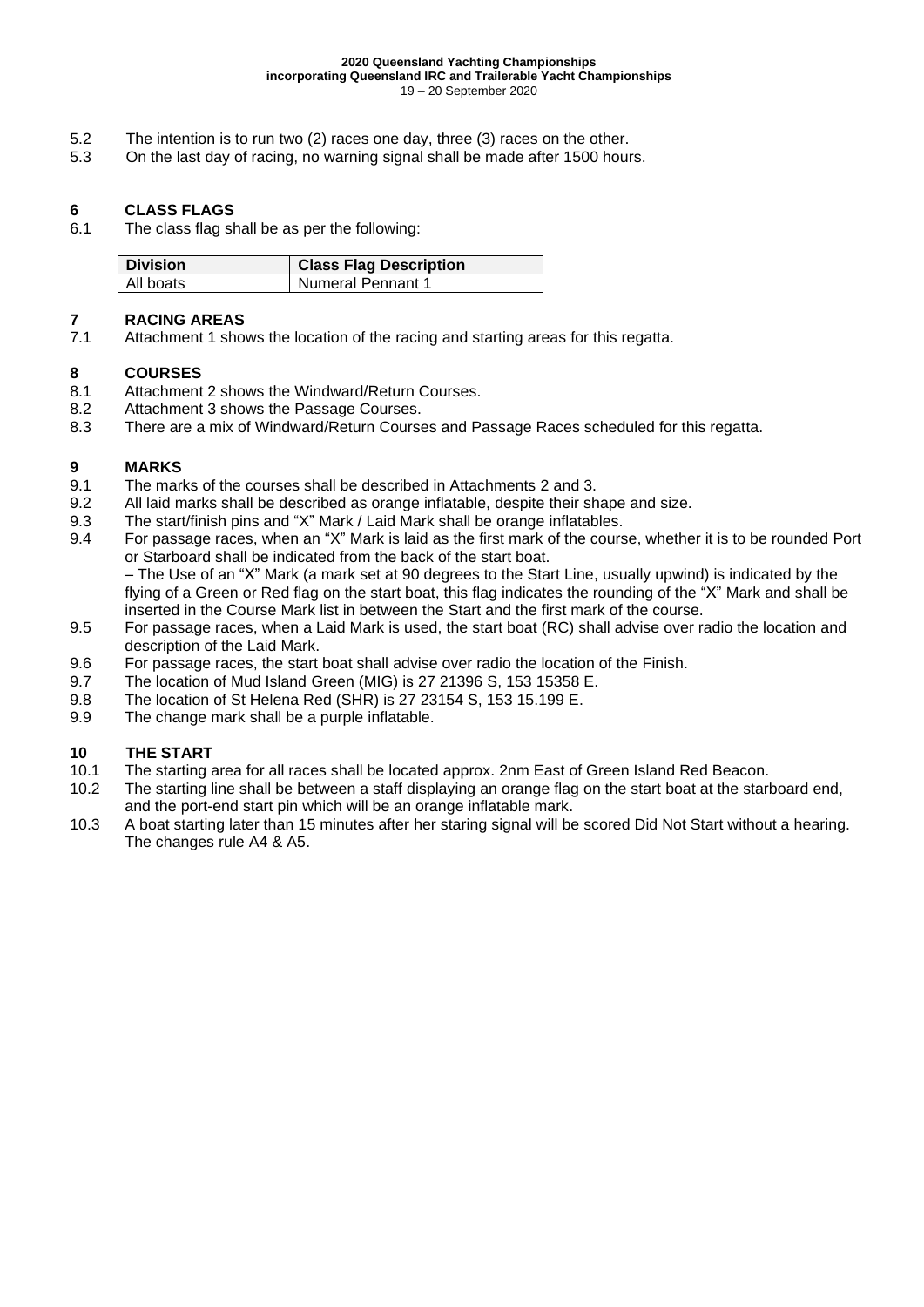#### **11 CHANGING OF THE NEXT LEG OF THE COURSE**

11.1 To change the next leg of the course, the RC will replace the original mark with a change mark, as described in Attachment 2. To change this again, the RC will replace the change mark with the original mark, and so on.

### **12 THE FINISH**

- The finish line shall be between a staff displaying an blue flag on the finish boat and the course side of the finish pin which shall be an orange inflatable.
- 12.2 The location of the finish boat shall be described in Attachment 2 and Attachment 3, except for Passage Race Option 2 where the finish area is to be advised by the RC over VHF Ch 77.

### **13 TIME LIMITS**

- 13.1 Windward/Return Races: The time limit for the first boat to finish is 90 minutes. Boats failing to finish within 45 minutes after the first boat in their division sails the course and finishes shall be scored Did Not Finish without a hearing. This changes RRS 35, A4 and A5.
- 13.2 Passage Races: The time limit for the first boat to finish is 4 hours after the starting signal on the day of the race. Boats failing to finish within 90 minutes after the first boat sails the course and finishes shall be scored Did Not Finish without a hearing. This changes RRS 35, A4 and A5.

#### **14 PROTESTS AND REQUESTS FOR REDRESS**

- 14.1 Protest forms will be available at the race office located in the RQYS Marine Amenities Building (upstairs). Protests and requests for redress shall be delivered there within the appropriate time limit.
- 14.2 The protest time limit for each division shall be **90** minutes after the last boat in the division has finished the last race of the day.
- 14.3 Notices will be posted no later than 30 minutes after the protest time limit to inform competitors of hearings in which they are parties or named as witnesses.
- 14.4 Hearings will be held in the protest room specified in the hearing notice.<br>14.5 Breaches of SI 16, 17, 18, 19, 20 and 21 shall not be grounds for protes
- Breaches of SI 16, 17, 18, 19, 20 and 21 shall not be grounds for protest by a competitor.
- 14.6 On the last day of racing, a request for reopening of a hearing shall be delivered: a) within the protest time limit if the requesting party was informed of the decision on the previous day; (b) no later than 30 minutes after the requesting party was informed of the decision on that day. This changes rule 66.

On the last scheduled day of racing a request for redress based on a protest committee decision shall be delivered no later than 30 minutes after the decision was posted. This changes rule 62.

#### **14.7 ARBITRATION**

- 14.7.1 Arbitration may be used in accordance with RRS Appendix "T".
- 14.7.2 The Arbitrator may be a member of any subsequent Protest Panel or may give evidence to the Protest Panel.

#### **15 SCORING**

- 15.1 The Low Point Scoring System of RRS Appendix A will apply.
- 15.2 One (1) race is required to be completed to constitute a series.
- 15.3 When up to three (3) races have been completed, a boat's series score shall be the total of her race scores.
- 15.4 When four (4) or more races have been completed, a boat's series score shall be the total of her race scores, less her worst score.

### **16 SAFETY REGULATIONS**

- 16.1 Competing boats shall sign-on with the RC via VHF Ch 77 before their first race of the day, by advising their boat name, Sail Number and POB (number of persons onboard).
- 16.2 A boat that retires from a race shall notify the RC as soon as possible.

#### **16.3 Crew List and COVID Safety**

- 16.3.1 For safety and COVID compliance boats shall be required to provide daily crew lists. COVID compliance and safe sailing guidance is posted on the Official Noticeboard.
- 16.3.2 The Race Committee will contact the primary contact of each boat via SMS between 0730hrs and 0830 hrs each race day. The SMS will contain a link that will prompt you to update your crew list.
- 16.3.3 Alternatively, crew lists can be updated daily using the form at Attachment 4. By no later than 0900, on each day of the event each boat shall send a completed crew list to the RQYS Regatta Office by email to: [sailing@rqys.com.au,](mailto:sailing@rqys.com.au) or a photograph/scan by text to 0418180097.
- 16.3.4 Failure to provide a complete and accurate crew list prior to the start of each race may result in a score of DSQ without a hearing. Changes RRS63.1 & A5.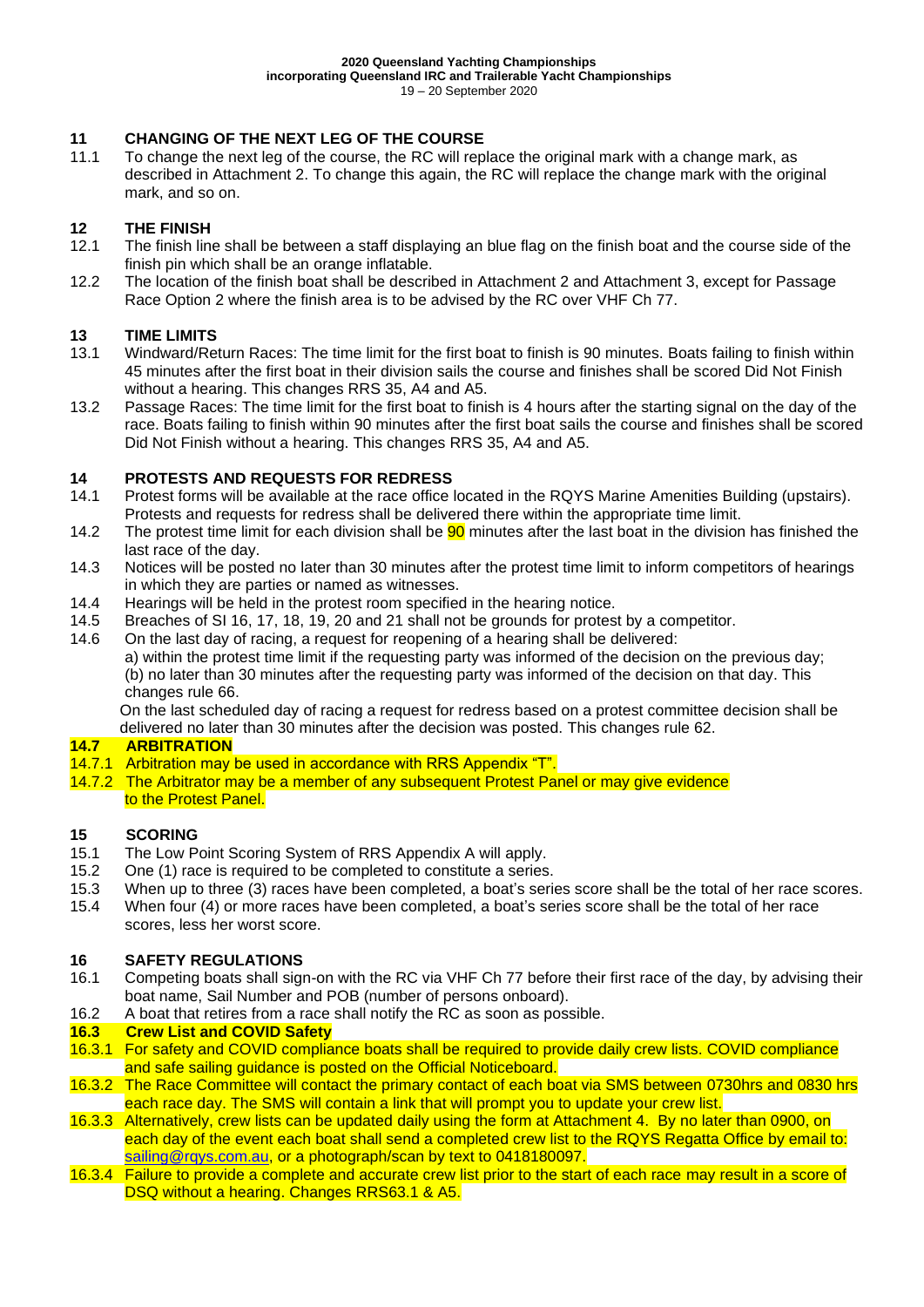### **17 EQUIPMENT AND MEASUREMENT CHECKS**

A boat or equipment may be inspected at any time for compliance with the class rules and sailing instructions. On the water, a boat can be instructed by a race committee equipment inspector or measurer to proceed immediately to a designated area for inspection.

### **18 OFFICIAL, SUPPORT AND SPECTATOR BOATS**

- Official boats shall be marked with a white flag with the letters 'RC' in black.
- 18.2 Support and Spectator boats shall stay outside the area/s where boats are racing, from the time of the preparatory signal of the first division to start, until all boats have finished or retired, or the RC signals a postponements, general recall or abandonment.

### **19 HAUL-OUT RESTRICTIONS**

Boats shall not be hauled out during the regatta except with and according to the terms of prior written permission of the race committee.

### **20 DIVING EQUIPMENT AND PLASTIC POOLS**

Underwater breathing apparatus and plastic pools or their equivalent shall not be used around boats between the preparatory signal of the first race and the end of the regatta.

#### **21 RADIO COMMUNICATION**

- 21.1 The RC shall communicate to competing boats on VHF Ch 77.
- 21.2 Except in an emergency, a boat shall neither make radio transmissions while racing nor receive radio communications not available to all boats. This restriction also applies to mobile telephones.

### **22 DIVISIONS AND PRIZES**

- The divisions (also refer to for Class Flag divisions) will be:
	- IRC

All competitors will also be scored for:

- PHS
- 22.2 Prizes will be given as follows:
	- 1<sup>st</sup> in IRC Queensland IRC Champion
	- 1<sup>st</sup> in PHS Monohull Queensland Yachting Champion
	- Additional prizes may be awarded at the discretion of the Race Committee.

#### **23 DISCLAIMER OF LIABILITY**

23.1 Competitors participate in the regatta entirely at their own risk. See RRS 4, Decision to Race. The organizing authority will not accept any liability for material damage or personal injury or death sustained in conjunction with or prior to, during, or after the regatta.

### **24 INSURANCE**

Each participating boat shall be insured with valid third-party liability insurance with a minimum cover of \$10,000,000AUD per event or the equivalent.

### **25 FURTHER INFORMATION**

For further information please contact: RQYS Sailing Office on 07 3396 8666 or [sailing@rqys.com.au](mailto:sailing@rqys.com.au)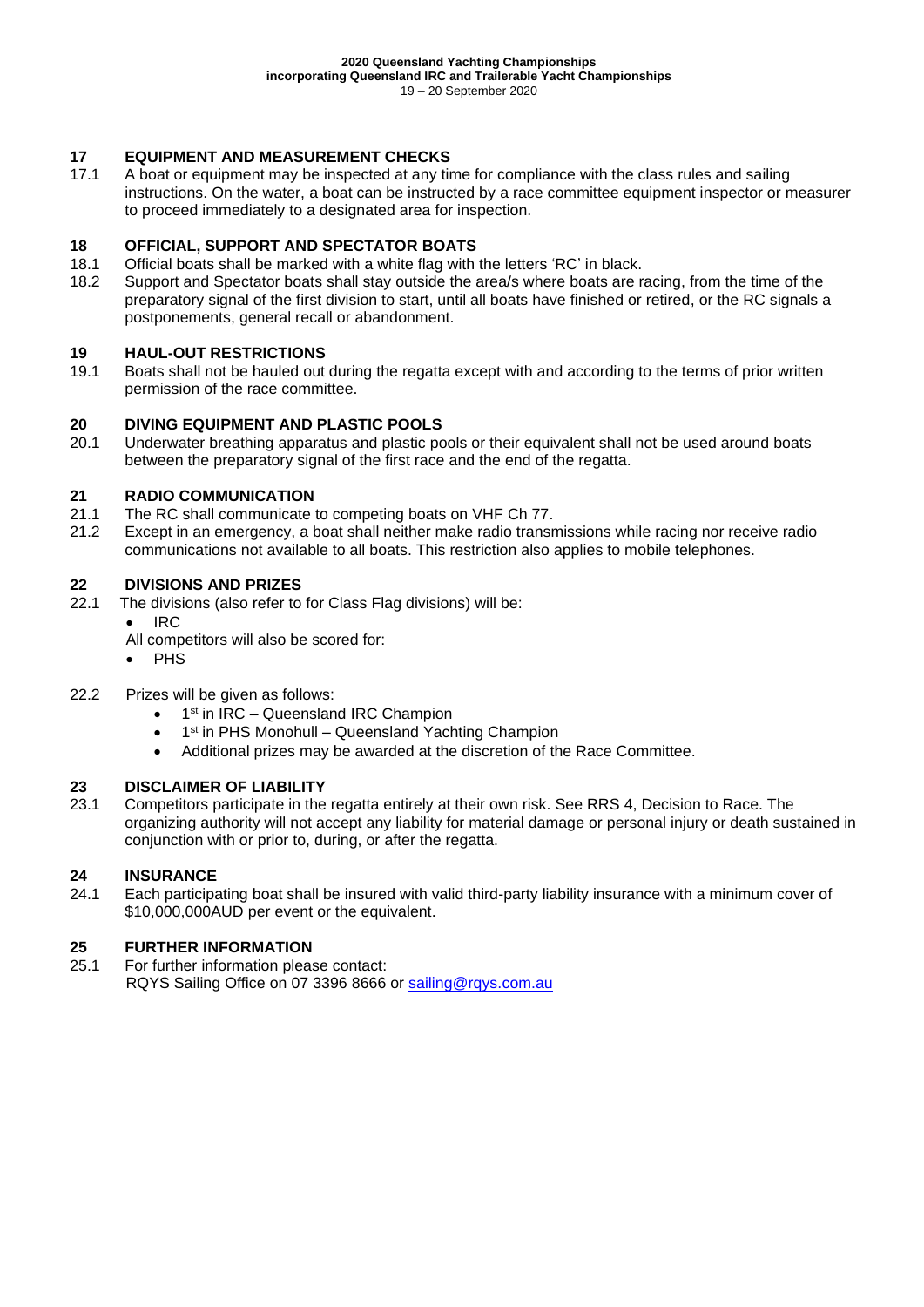ATTACHMENT 1 RACING AREA

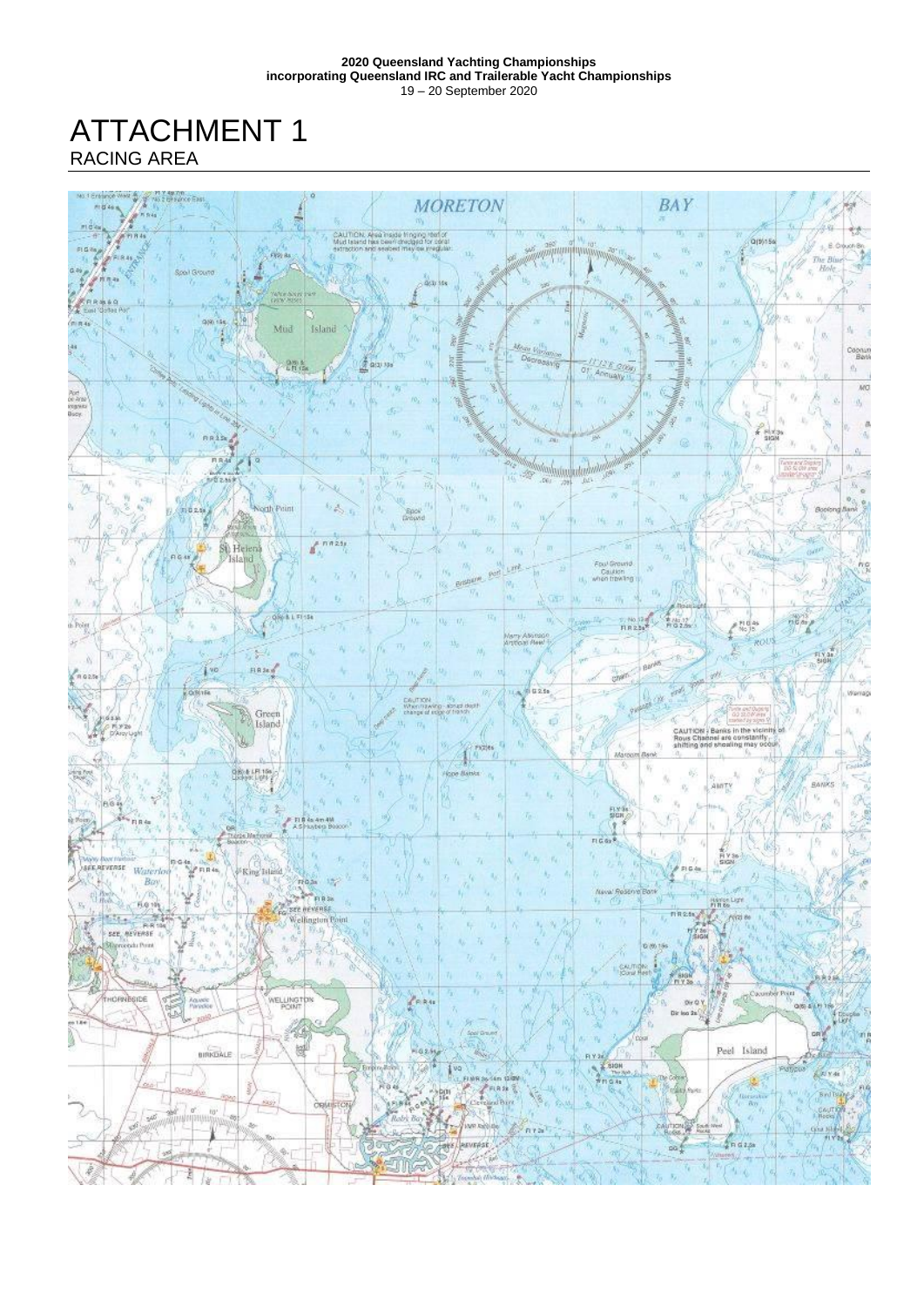#### **2020 Queensland Yachting Championships incorporating Queensland IRC and Trailerable Yacht Championships** 19 – 20 September 2020

## ATTACHMENT 2

Windward Return Courses

| <b>CODE</b>    | <b>COURSE DESCRIPTION</b>                                  | <b>MARKS</b>                                                   |
|----------------|------------------------------------------------------------|----------------------------------------------------------------|
| L1             | $Start - 1 - 1a - Finish$                                  | Start & Finish Pin, Marks 1, 1a, 4s & 4p<br>Orange Inflatables |
| L <sub>2</sub> | Start $-1 - 1a - 4s/4p - 1 - 1a - F$ inish                 | <b>Change Mark Purple Inflatable</b>                           |
| L3             | Start $-1 - 1a - 4s/4p - 1 - 1a - 4s/4p - 1 - 1a - Finish$ |                                                                |

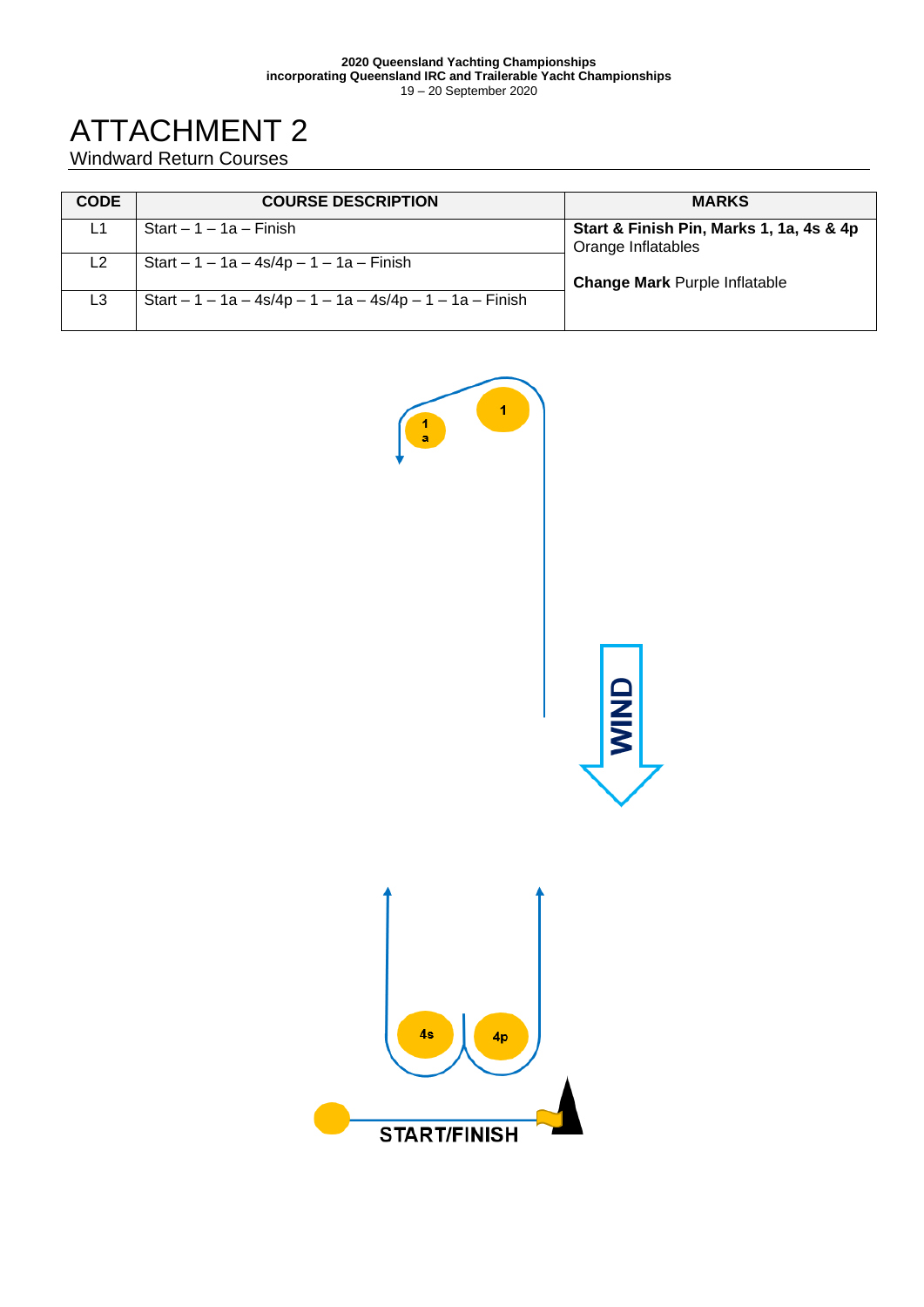## ATTACHMENT 3

#### Passage Courses

#### **Course 1**

Start – X Mark – MIG (P) – SHR (P) – X Mark (reverse of first rounding) – Finish